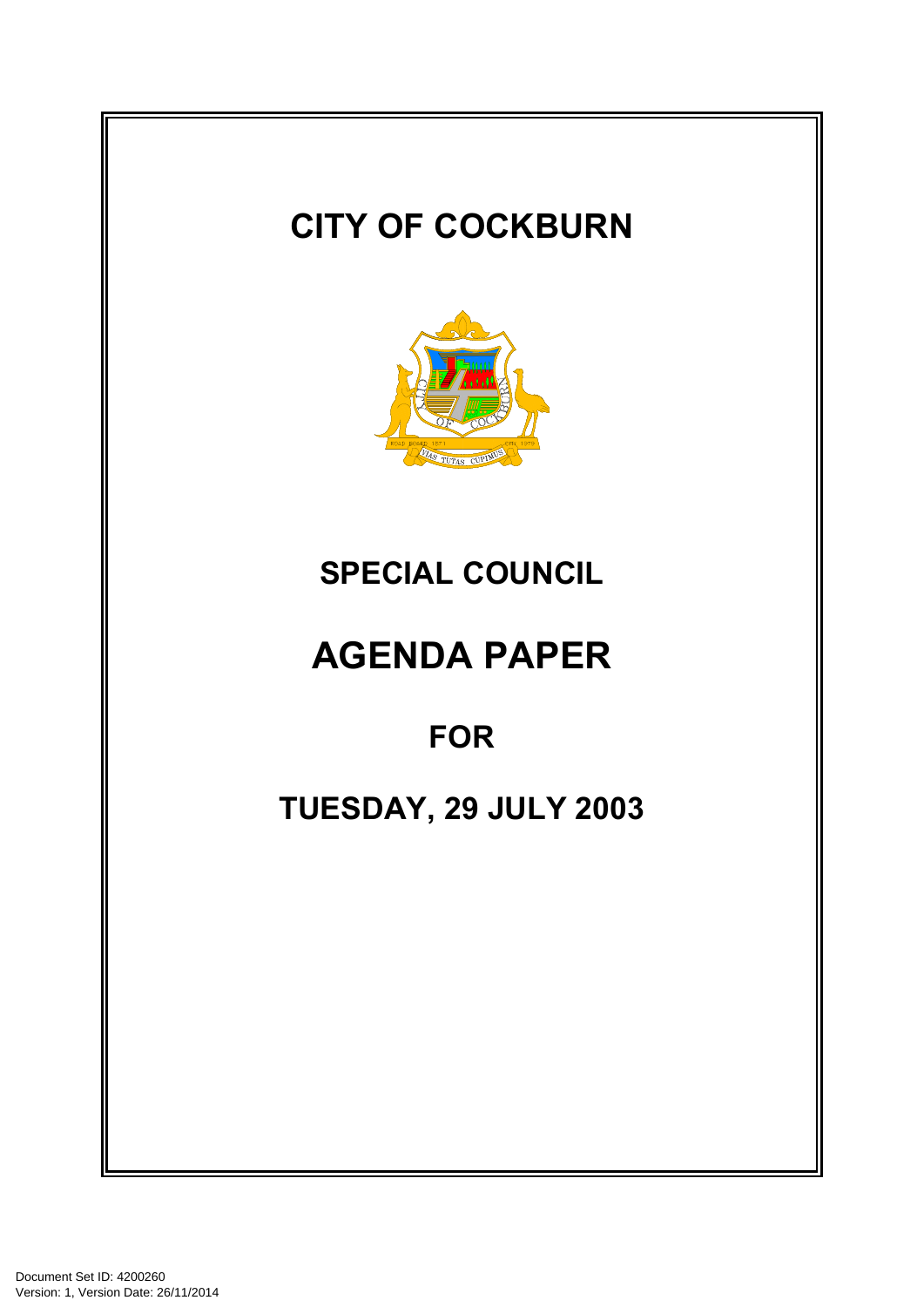# **CITY OF COCKBURN**

# **SUMMARY OF AGENDA TO BE PRESENTED TO THE SPECIAL COUNCIL MEETING TO BE HELD ON TUESDAY, 29 JULY 2003 AT 7:00 PM**

# **Page**

 $\equiv$ 

| 1.             |                                                                                                          |                                                               |  |  |  |  |
|----------------|----------------------------------------------------------------------------------------------------------|---------------------------------------------------------------|--|--|--|--|
| 2.             | APPOINTMENT OF PRESIDING MEMBER (IF REQUIRED)1                                                           |                                                               |  |  |  |  |
| 3.             | DISCLAIMER (TO BE READ ALOUD BY PRESIDING MEMBER)1                                                       |                                                               |  |  |  |  |
| 4 <sup>1</sup> | ACKNOWLEDGEMENT OF RECEIPT OF WRITTEN DECLARATIONS OF                                                    |                                                               |  |  |  |  |
| 5              | (SCM 29/07/2003) - APOLOGIES & LEAVE OF ABSENCE 1                                                        |                                                               |  |  |  |  |
| 6.             |                                                                                                          |                                                               |  |  |  |  |
| 7 <sub>1</sub> | DECLARATION BY COUNCILLORS WHO HAVE NOT GIVEN DUE<br>CONSIDERATION TO MATTERS CONTAINED IN THE BUSINESS1 |                                                               |  |  |  |  |
| 8.             |                                                                                                          |                                                               |  |  |  |  |
| 9.             |                                                                                                          |                                                               |  |  |  |  |
|                | 9.1                                                                                                      | (SCM 29/07/2003) - MUNICIPAL BUDGET 2003/04 - SCHEDULES       |  |  |  |  |
|                | 9.2                                                                                                      | (SCM 29/07/2003) - MUNICIPAL BUDGET 2003/04 - DIFFERENTIAL    |  |  |  |  |
|                | 9.3                                                                                                      | (SCM 29/07/2003) - ADOPTION OF THE MUNICIPAL BUDGET           |  |  |  |  |
| 10.            |                                                                                                          | (SCM 29/07/2003) - RESOLUTION OF COMPLIANCE (SECTION 3.18(3), |  |  |  |  |
| 11.            |                                                                                                          |                                                               |  |  |  |  |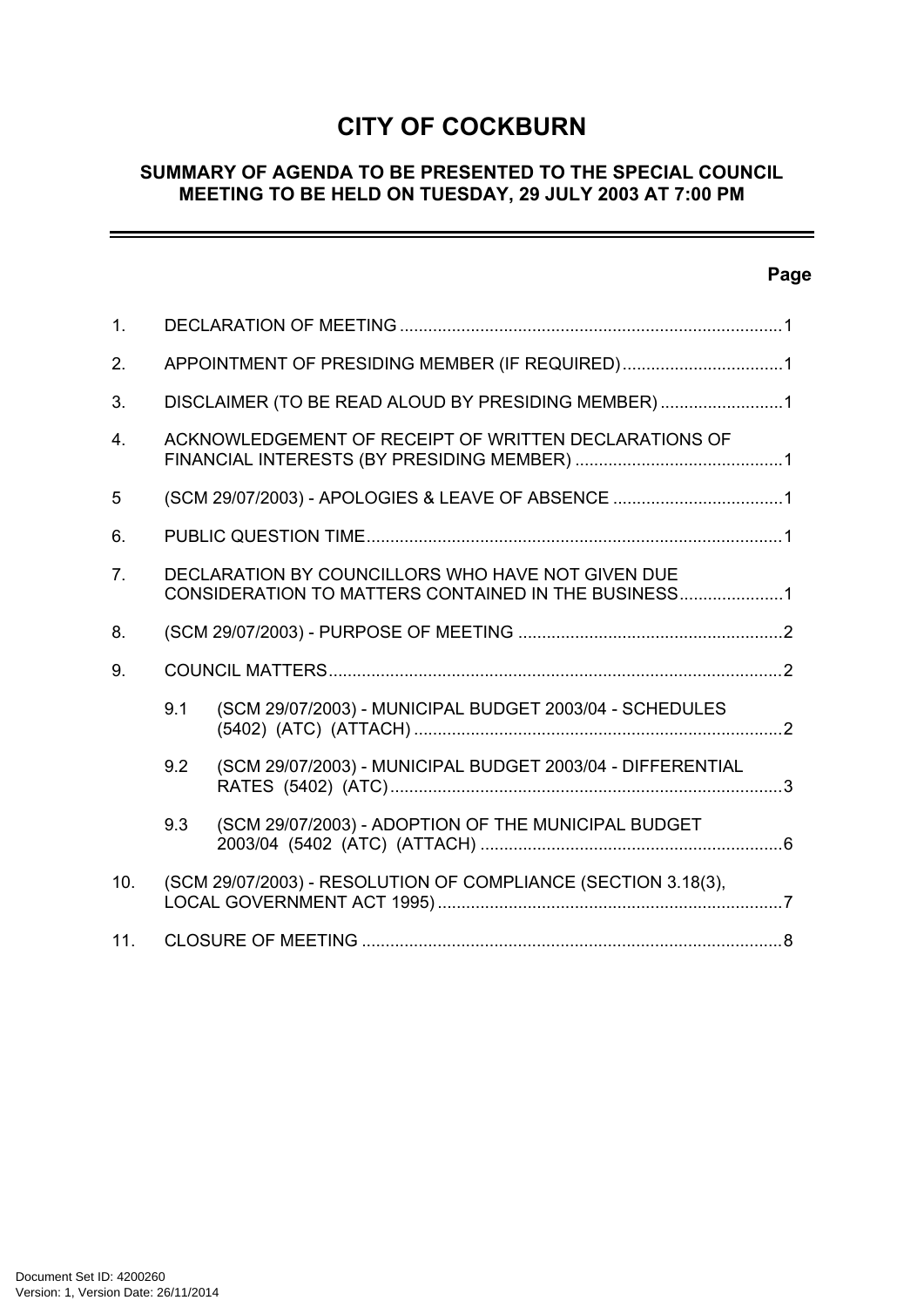# **CITY OF COCKBURN**

# **AGENDA TO BE PRESENTED TO THE SPECIAL COUNCIL MEETING TO BE HELD ON TUESDAY, 29 JULY 2003 AT 7:00 PM**

#### <span id="page-2-0"></span>**1. DECLARATION OF MEETING**

#### <span id="page-2-1"></span>**2. APPOINTMENT OF PRESIDING MEMBER (If required)**

#### <span id="page-2-2"></span>**3. DISCLAIMER (To be read aloud by Presiding Member)**

Members of the public, who attend Council Meetings, should not act immediately on anything they hear at the Meetings, without first seeking clarification of Council's position. Persons are advised to wait for written advice from the Council prior to taking action on any matter that they may have before Council.

#### <span id="page-2-3"></span>**4. ACKNOWLEDGEMENT OF RECEIPT OF WRITTEN DECLARATIONS OF FINANCIAL INTERESTS (by Presiding Member)**

#### <span id="page-2-4"></span>**5 (SCM 29/07/2003) - APOLOGIES & LEAVE OF ABSENCE**

Clr S Limbert **-** Apology

## <span id="page-2-5"></span>**6. PUBLIC QUESTION TIME**

## <span id="page-2-6"></span>**7. DECLARATION BY COUNCILLORS WHO HAVE NOT GIVEN DUE CONSIDERATION TO MATTERS CONTAINED IN THE BUSINESS**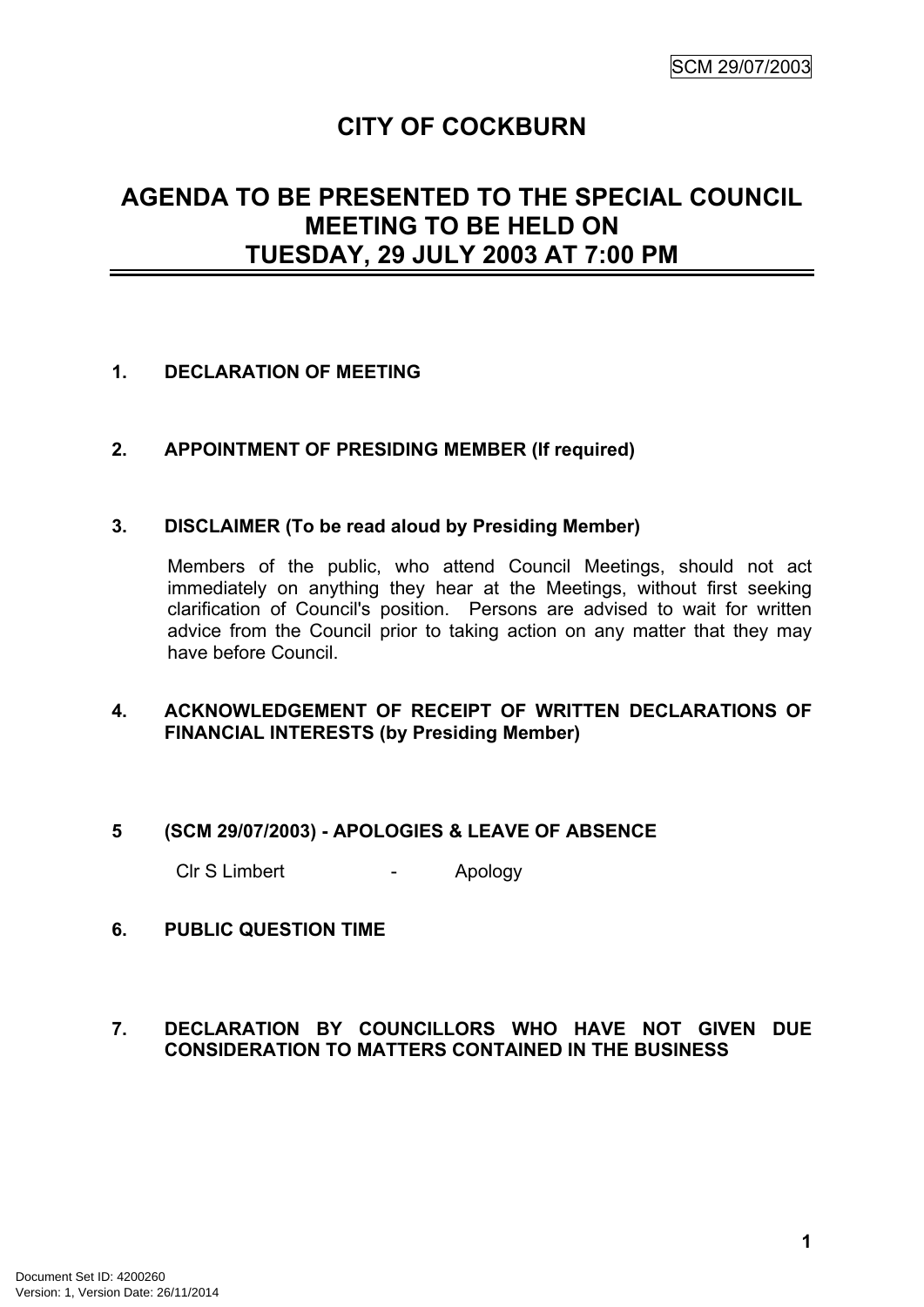## SCM 29/07/2003

#### <span id="page-3-0"></span>**8. (SCM 29/07/2003) - PURPOSE OF MEETING**

The purpose of the Meeting is to adopt the Municipal Budget for the financial year 2003/04.

#### <span id="page-3-1"></span>**9. COUNCIL MATTERS**

#### <span id="page-3-2"></span>**9.1 (SCM 29/07/2003) - MUNICIPAL BUDGET 2003/04 - SCHEDULES (5402) (ATC) (ATTACH)**

# **RECOMMENDATION**

That Council:

- (1) receive the report by the Director, Finance and Corporate Services on the Municipal Budget for 2003/04;
- (2) include the items listed in the following schedules in the 2003/04 Municipal Budget, as attached to the Agenda:
	- 1. New/Increased Projects
	- 2. Staff Requests
	- 3. Information Technology Hardware/Software
	- 4. South Lake Leisure Centre Capital
	- 5. Furniture and Equipment
	- 6. Road Works Infrastructure Program
	- 7. Footpath Infrastructure Program
	- 8. Parks Infrastructure Program
	- 9. Environmental Projects and Studies
	- 10. Buildings
	- 11. Waste Services Capital
	- 12. Major Plant Program
	- 13. Light Fleet Program
	- 14. Minor Plant
	- 15. Donations and Contributions
	- 16. Community Safety Projects
	- 17. Social Services General Projects
	- 18. Summary of Fees and Charges
	- 19. Transfers to Reserve Fund
	- 20. Carried Forward Projects/Programs

#### **COUNCIL DECISION**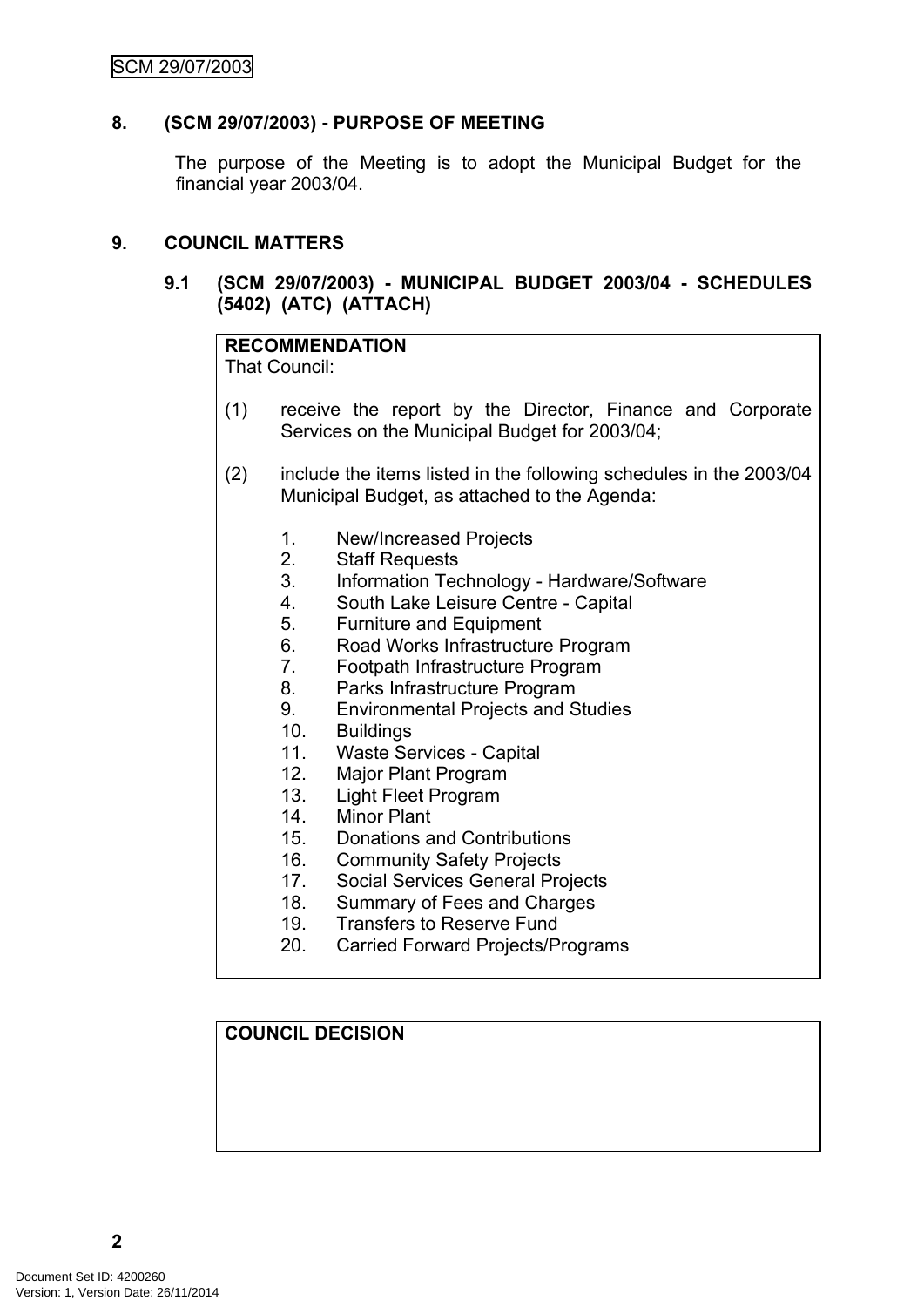# **Background**

Council is required to adopt an annual budget by 31 August each financial year.

## **Submission**

N/A

# **Report**

A report by the Director, Finance and Corporate Services on the 2003/04 Municipal Budget is attached to the Agenda, together with schedules of items included in the proposed Budget. Items considered but not included in the proposed Budget are also attached to the report.

## **Strategic Plan/Policy Implications**

The Budget provides funds for Council's activities in 2003/04.

# **Budget/Financial Implications**

The above recommendations have been included in the proposed Budget for 2003/04.

## **Legal Implications**

N/A

# **Community Consultation**

N/A

**Implications of Section 3.18(3) Local Government Act, 1995**

Nil.

# **CONSIDERATION OF OTHER MATTERS**

# <span id="page-4-0"></span>**9.2 (SCM 29/07/2003) - MUNICIPAL BUDGET 2003/04 - DIFFERENTIAL RATES (5402) (ATC)**

| <b>RECOMMENDATION</b><br>That Council adopt the following in its 2003/04 Municipal Budget: |                                                                               |  |  |                     |            |  |  |  |  |
|--------------------------------------------------------------------------------------------|-------------------------------------------------------------------------------|--|--|---------------------|------------|--|--|--|--|
| (1)                                                                                        | the rate in the dollar and minimum rate for Council's rate<br>categories are: |  |  |                     |            |  |  |  |  |
| Category                                                                                   |                                                                               |  |  | <b>Minimum Rate</b> | Rate in \$ |  |  |  |  |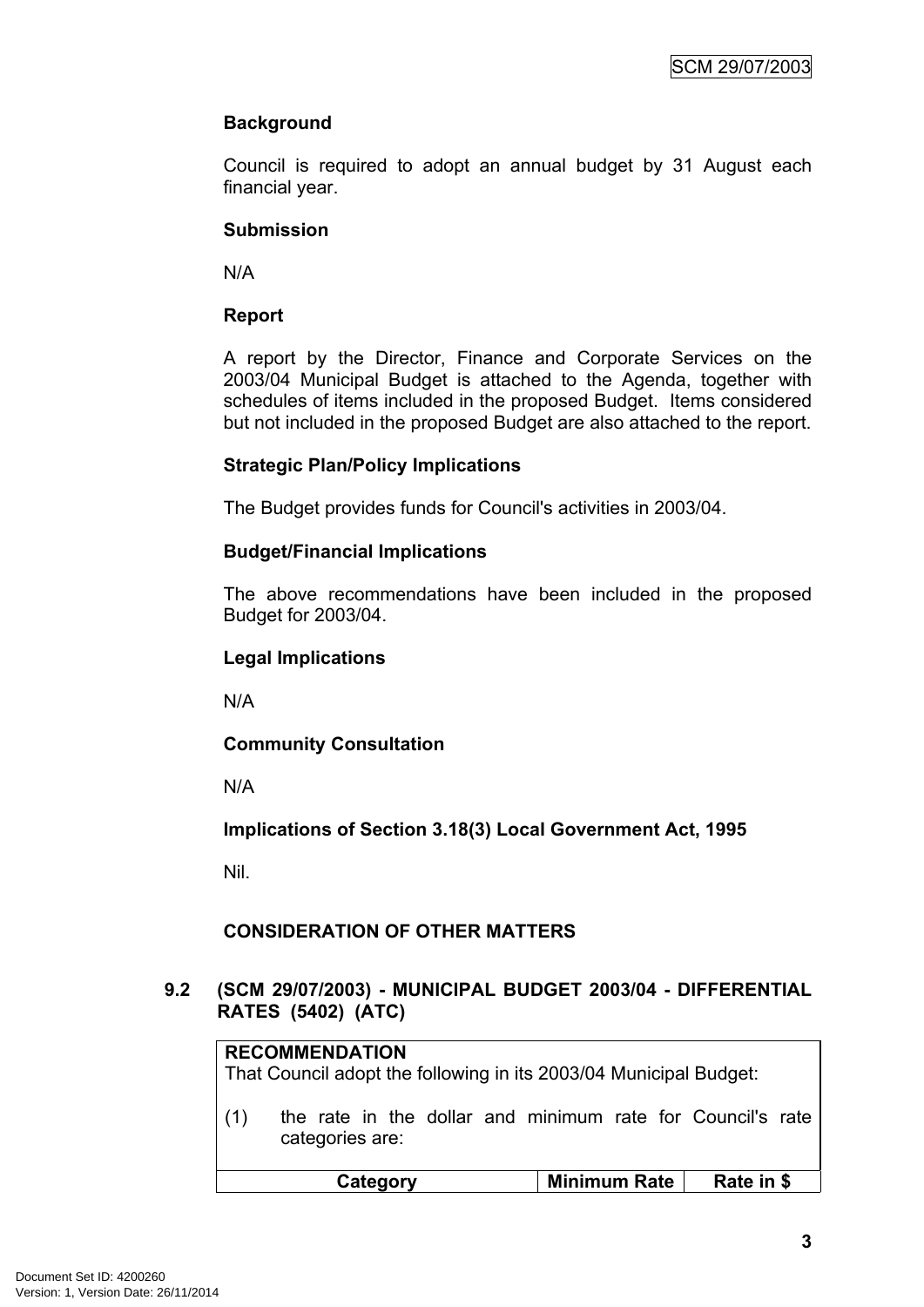| <b>Residential Improved</b>         | 438.00 | 6.2341  |
|-------------------------------------|--------|---------|
| Commercial/Industrial Improved      | 653.00 | 6.2400  |
| Residential/Vacant                  | 438.00 | 10.7986 |
| <b>Commercial/Industrial Vacant</b> | 653.00 | 10.8000 |
| <b>UFL Residential Improved</b>     | 438.00 | 5.6107  |
| <b>UFL Residential Vacant</b>       | 438.00 | 9.7188  |
| Rural/Resource                      | 438.00 | 0.4167  |
| <b>UFL Rural</b>                    | 438.00 | 0.3751  |

- (2) the charges for rubbish services be as follows:
	- 1. The Rubbish Collection Charge be levied at \$169.00 per assessed collection service for a weekly domestic rubbish collection, with a mobile bin levy of \$27.00 applying to ratepayers who received their bin after 1 July 2000.
	- 2. The Rubbish Collection Charges be levied for nonrateable properties at an annual rate of \$274.00 per assessed service for a weekly collection.
	- 3. The Commercial, Industrial and Residential premises be charged \$169.00 per assessed service for a bulk service weekly collection, with a bulk bin levy of \$27.00 for all bins delivered after 1 July 1999.
	- 4. The new rubbish services commencing during the year 2003/04 be levied a mobile bin service charge of \$27.00 and a pro-rata charge based on \$169.00 p.a.
- (3) a discount of 5% be allowed on current rates provide that all rates and charges due are paid within thirty-five(35) days of the date of issue of the rate notice;
- (4) offer payment options for Rates and Service Charges of:
	- 1. Pay in full and receive discount (on current rates only).
	- 2. Pay in two instalments.
	- 3. Pay in four instalments.

provided that in all cases the first payment must be received within thirty-five(35) days of the issue date of the Rate Notice;

- (5) sets the following payment dates for instalment options:
	- 1. Two instalments
		- first payment due 23 September 2003
		- second payment due 27 January 2004

**4**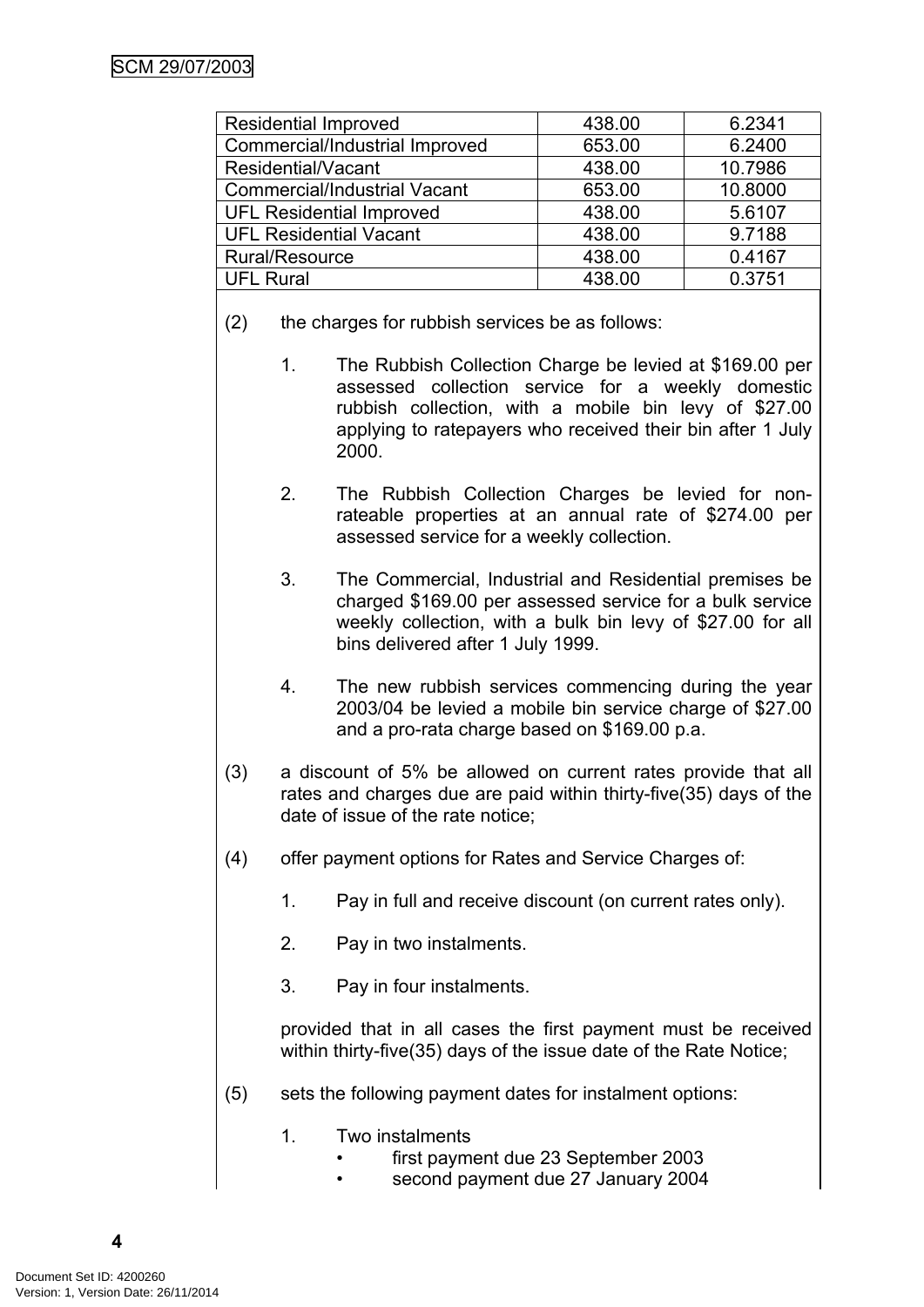## 2. Four instalments

- first payment due 23 September 2003
- second payment due 25 November 2003
- third payment due 27 January 2004
- fourth payment due 30 March 2004
- (6) charge an administration fee of \$5.00 for the second and subsequent instalments;
- (7) the interest rate on instalment payments be 5.5% p.a. and the late payment interest rate be 11% p.a.;
- (8) once-off extensions up to sixty(60) days be charged instalment interest from the due date but no administration fee;
- (9) the Rates Incentive Scheme prizes apply for full payment within thirty-five(35) days of the date of issue of the Rate Notice; and
- (10) impose a Service Charge of \$60.00 under Section 6.38(1) of the Local Government Act 1995 on each property owner in the Beeliar - Panorama Gardens district to meet the cost of providing Security Patrols in that district.

# **COUNCIL DECISION**

#### **Background**

Council is required to adopt an annual Budget by 31 August each year.

#### **Submission**

N/A

# **Report**

The recommendations shown above relate to the rate in the dollar to be charged, rubbish service charges, discount, payment options and penalty interest rates in the proposed Budget for 2003/04.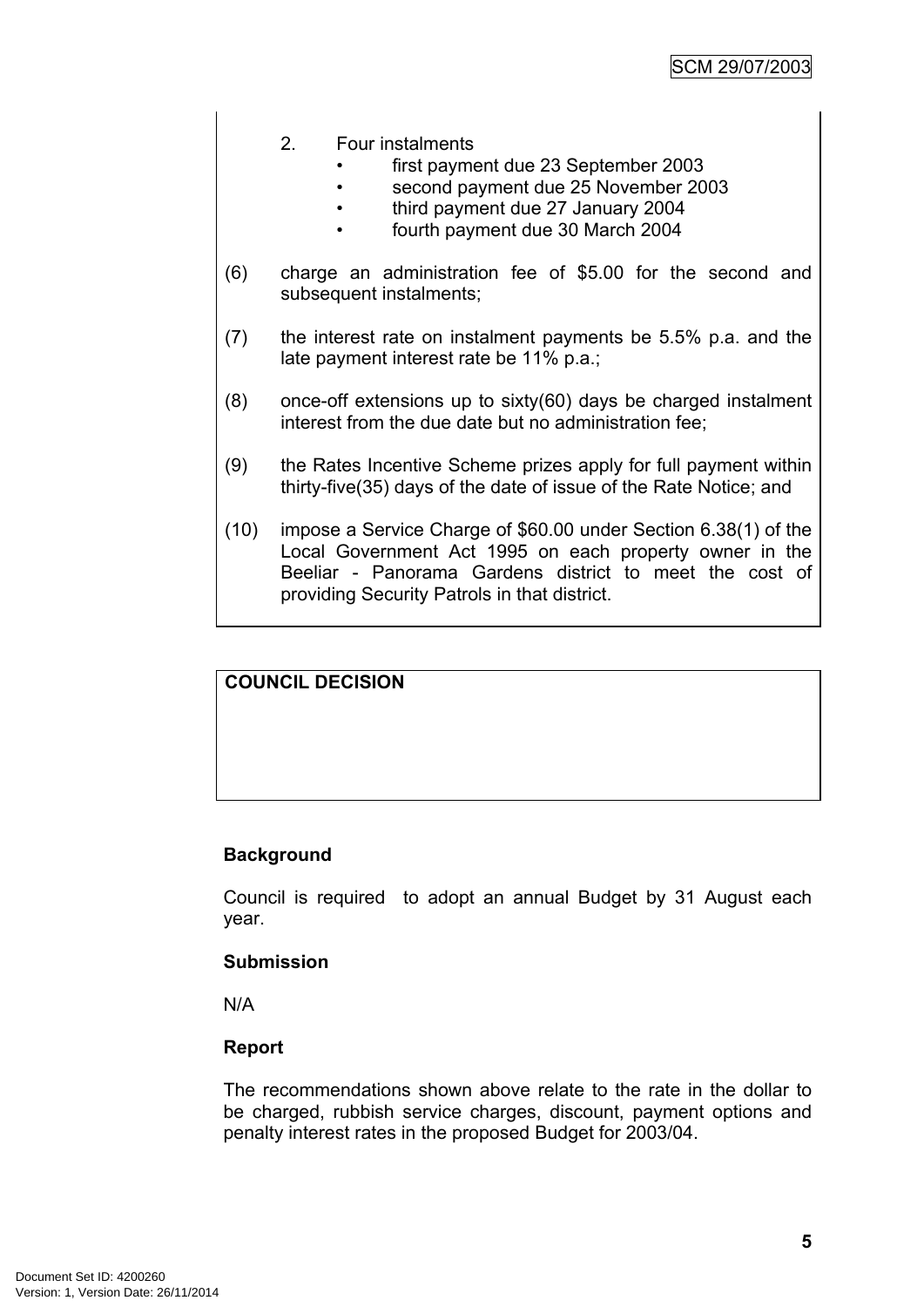#### **Strategic Plan/Policy Implications**

The Budget provides funds for Council's activities in 2003/04.

#### **Budget/Financial Implications**

The above recommendations are included in the proposed Budget for 2003/04.

#### **Legal Implications**

N/A

#### **Community Consultation**

N/A

#### **Implications of Section 3.18(3) Local Government Act, 1995**

Nil.

#### <span id="page-7-0"></span>**9.3 (SCM 29/07/2003) - ADOPTION OF THE MUNICIPAL BUDGET 2003/04 (5402 (ATC) (ATTACH)**

#### **RECOMMENDATION**

That Council adopt the Municipal Budget for 2003/04 as attached to the Agenda and as amended at the meeting.

**TO BE CARRIED BY AN ABSOLUTE MAJORITY OF COUNCIL**

## **COUNCIL DECISION**

#### **Background**

Council is required to adopt an annual Budget by 31 August each year.

#### **Submission**

N/A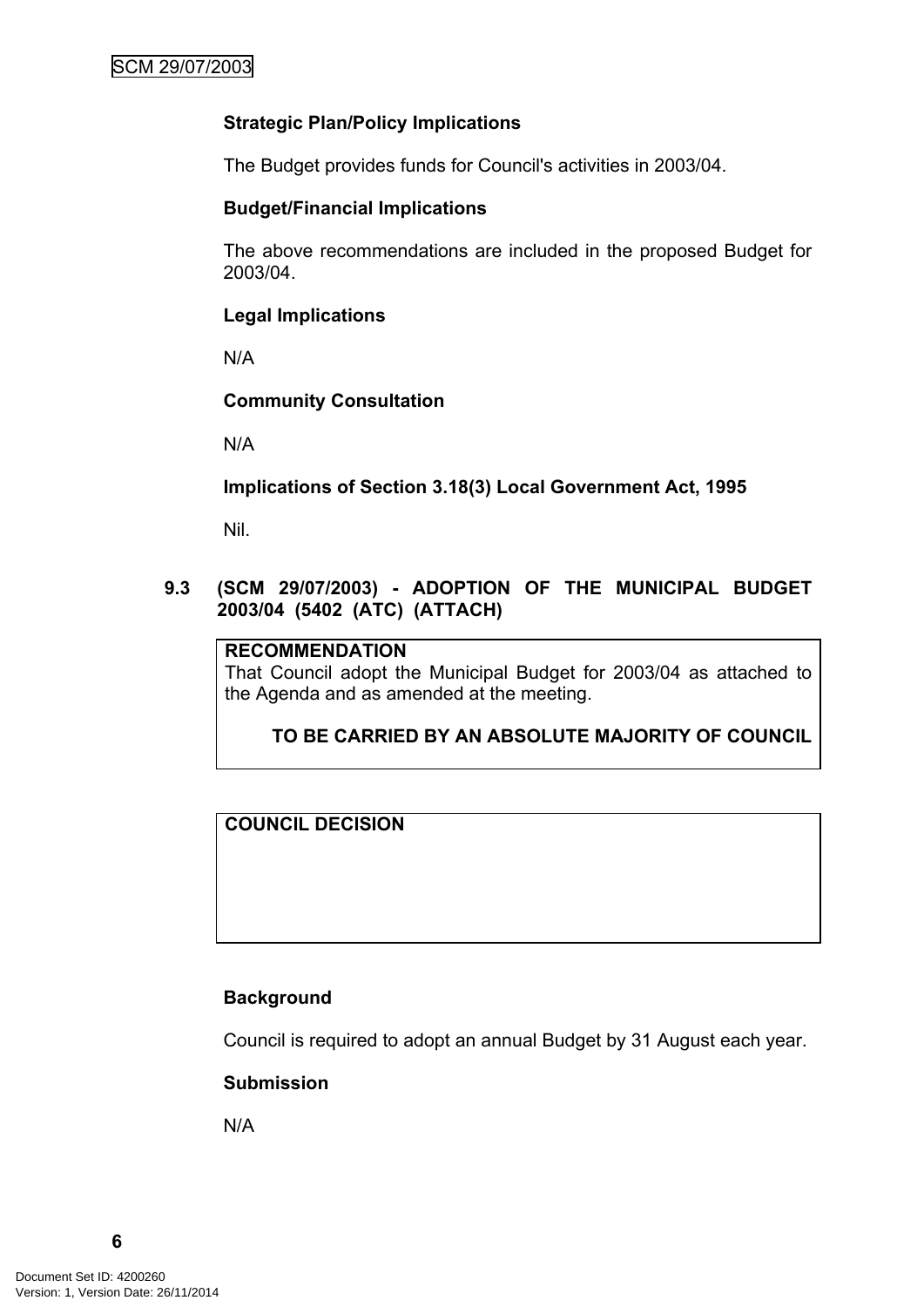# **Report**

The Municipal Budget, in the required AAS27 format, is attached to the Agenda.

# **Strategic Plan/Policy Implications**

The Budget provides funds for Council's activities in 2003/04.

# **Budget/Financial Implications**

The above recommendation adopts the Budget for 2003/04.

# **Legal Implications**

N/A

# **Community Consultation**

N/A

# **Implications of Section 3.18(3) Local Government Act, 1995**

Nil.

# <span id="page-8-0"></span>**10. (SCM 29/07/2003) - RESOLUTION OF COMPLIANCE (SECTION 3.18(3), LOCAL GOVERNMENT ACT 1995)**

# **RECOMMENDATION**

That Council is satisfied that resolutions carried at this Meeting and applicable to items concerning Council provided services and facilities, are:-

- (a) integrated and co-ordinated, so far as practicable, with any provided by the Commonwealth, the State or any public body;
- (b) not duplicated, to an extent Council considers inappropriate, services or facilities as provided by the Commonwealth, the State or any other body or person, whether public or private; and
- (c) managed efficiently and effectively.

# **COUNCIL DECISION**